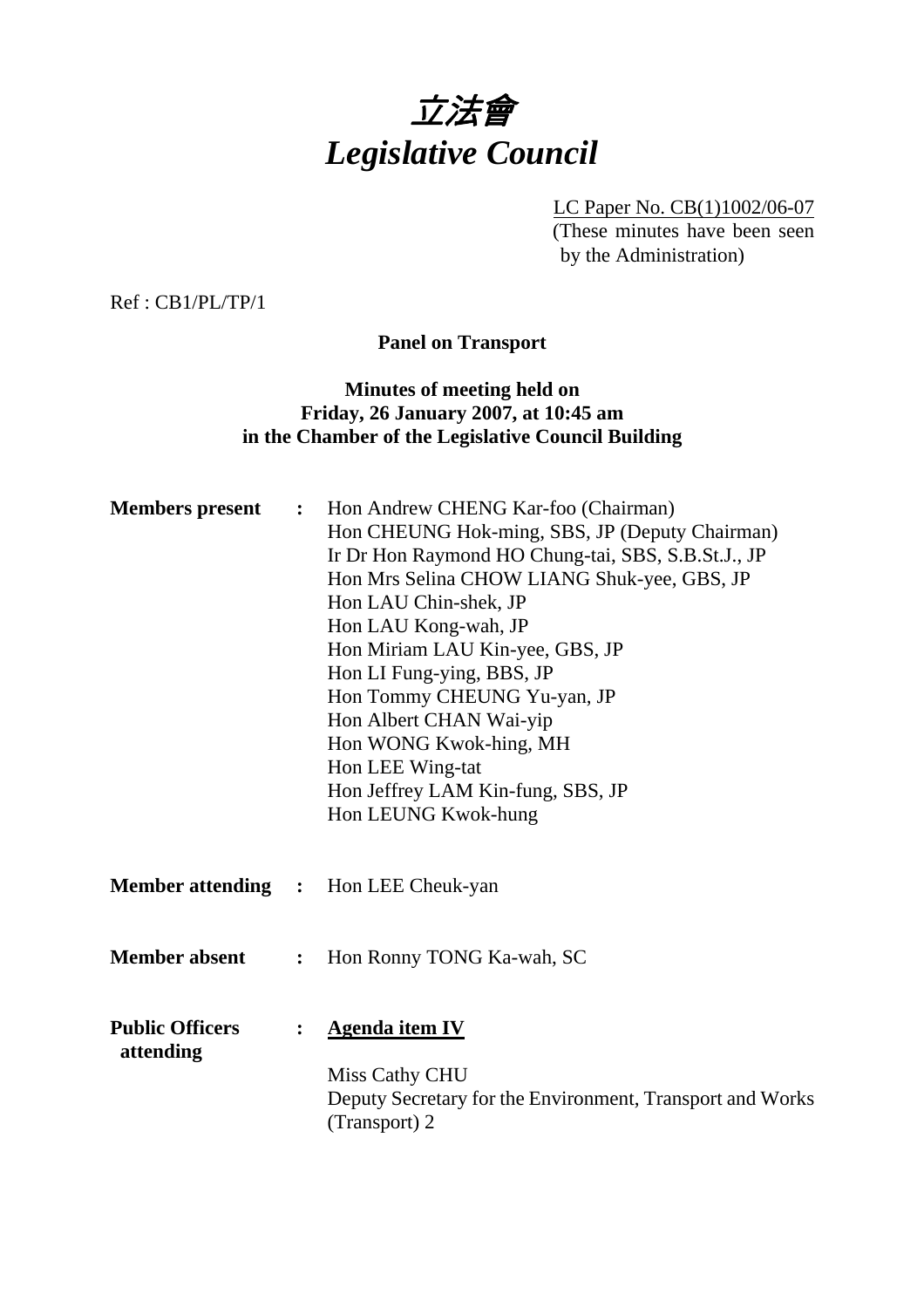Miss Angela LEE Principal Assistant Secretary for the Environment, Transport and Works (Transport) 1

Ms Carolina YIP Deputy Commissioner for Transport/ Transport Services & Management

Mr Carey WONG Principal Transport Officer/Planning/Ferry Transport Department

#### **Agenda item V**

Mr Philip YUNG Deputy Secretary for the Environment, Transport and Works (Transport) 1

Ms Annie CHOI Deputy Secretary for the Environment, Transport and Works (Transport) 3

Miss Angela LEE Principal Assistant Secretary for the Environment, Transport and Works (Transport) 1

Mr Donald NG Principal Assistant Secretary for the Environment, Transport and Works (Transport) 6

Ms Manda CHAN Principal Assistant Secretary for Security

Ms Cindy LAW Assistant Commissioner for Transport/New Territories

#### **Agenda item VI**

Ms Annie CHOI Deputy Secretary for the Environment, Transport and Works (Transport) 3

Mr Clement LAU Principal Assistant Secretary for the Environment, Transport and Works (Acting) (Transport) 2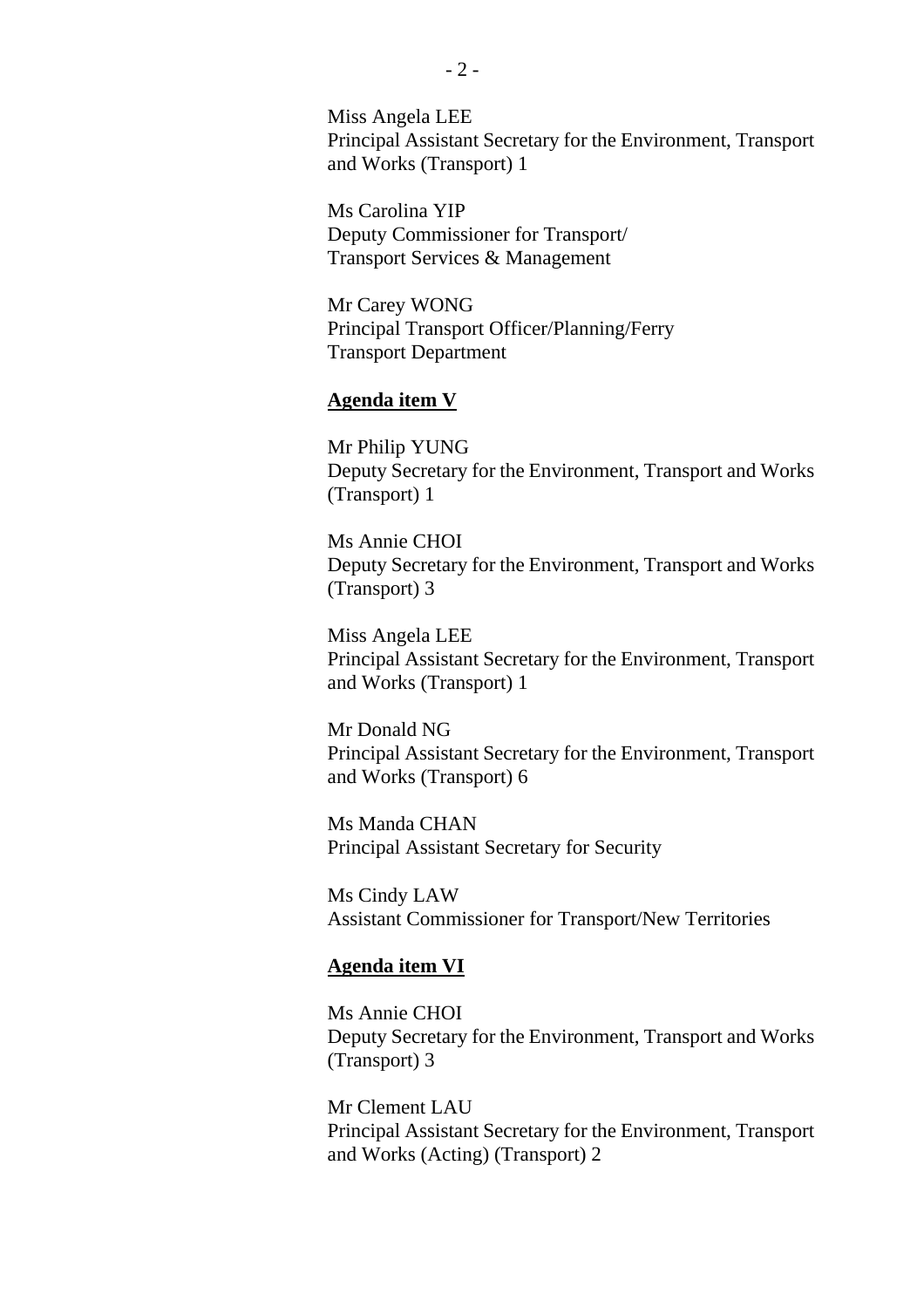|                                    |                | Mr CHOW Ying-shun<br>Project Manager/Major Works<br><b>Highways Department</b><br>Mr LO Yat-cheung<br>Principal Transport Officer/Management<br><b>Transport Department</b> |
|------------------------------------|----------------|-----------------------------------------------------------------------------------------------------------------------------------------------------------------------------|
| <b>Attendance by</b><br>invitation | $\ddot{\cdot}$ | <b>Agenda item IV</b><br>Hong Kong and Kowloon Ferry Holding Ltd.<br>Mr Nelson NG<br>Director and General Manager<br>Ms April LAM<br><b>Management Executive</b>            |
| <b>Clerk in attendance :</b>       |                | Mr Andy LAU<br>Chief Council Secretary (1)2                                                                                                                                 |
| <b>Staff in attendance</b>         | $\ddot{\cdot}$ | Ms Sarah YUEN<br>Senior Council Secretary (1)6<br><b>Miss Winnie CHENG</b><br>Legislative Assistant (1)5                                                                    |

# **I Confirmation of minutes and matters arising**

Action

| (LC Paper No. CB(1)527/06-07  | - Minutes of the meeting held on |  |  |  |
|-------------------------------|----------------------------------|--|--|--|
|                               | 24 November 2006                 |  |  |  |
| LC Paper No. $CB(1)763/06-07$ | - Minutes of the meeting held on |  |  |  |
|                               | 15 December 2006)                |  |  |  |

 The minutes of the meetings held on 24 November and 15 December 2006 respectively were confirmed.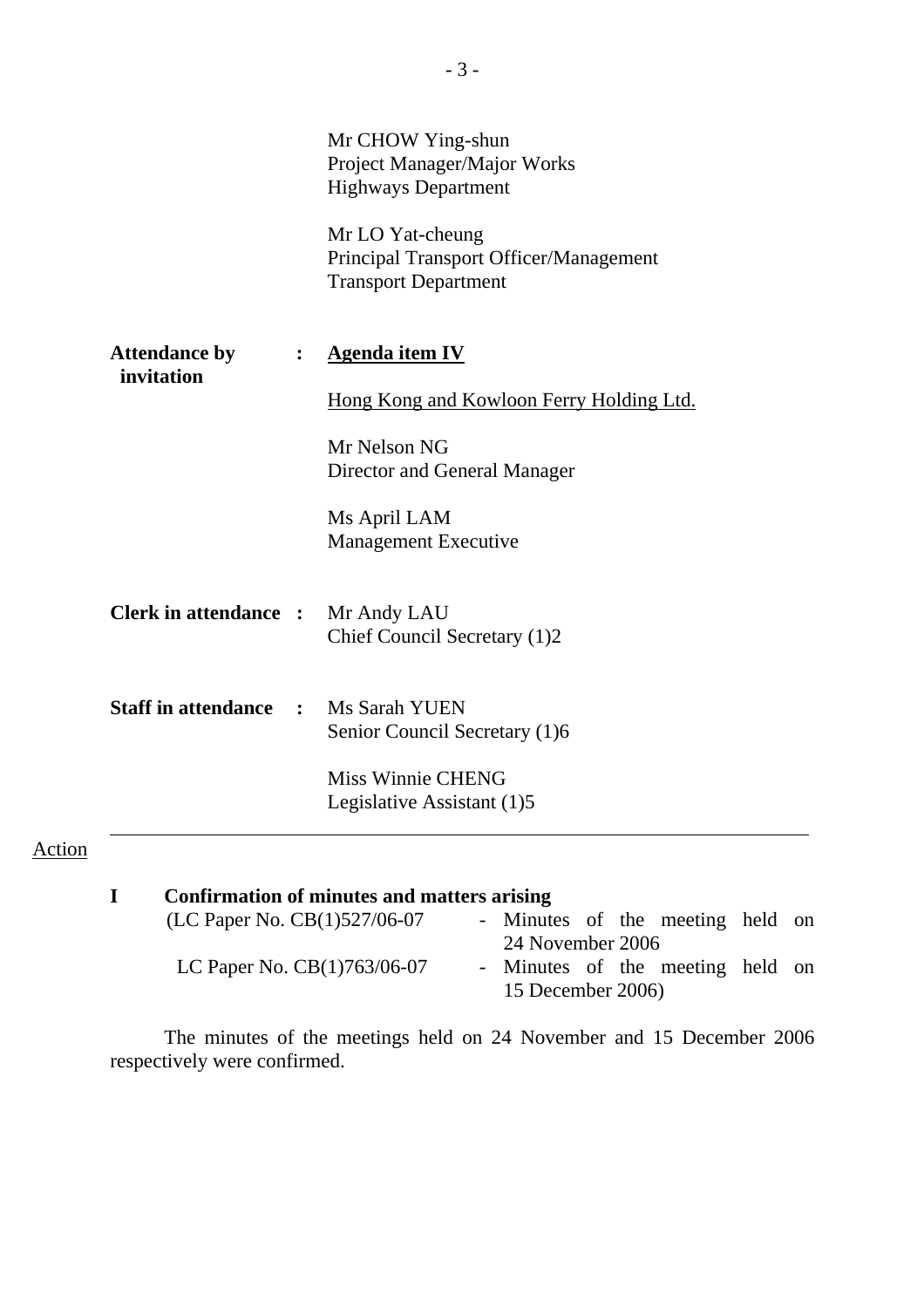## **II Information papers issued since last meeting**

| Referral from the Complaints                                                                                            |
|-------------------------------------------------------------------------------------------------------------------------|
| Division on the implications of the<br>construction of the Central                                                      |
| Kowloon Route<br>on the local<br>community                                                                              |
| Submissions from a member of the<br>public on measures to enhance road<br>safety                                        |
| Submission from the 的士、小巴權<br>$\blacksquare$<br>益關注大聯盟on review of the<br>roles and functions of taxis and              |
| van-type light goods vehicles in the<br>transport services sector                                                       |
| Information paper on safety of<br>$\blacksquare$<br>franchised bus operations provided<br>by the Administration         |
| Information paper on voluntary<br>registration scheme for vehicle<br>mechanics provided<br>by<br>the<br>Administration) |
|                                                                                                                         |

2. Members noted the information papers issued since last meeting.

| (LC Paper No. $CB(1)771/06-07(01)$ ) |                              |  |  |  |  |                                                                                                        |
|--------------------------------------|------------------------------|--|--|--|--|--------------------------------------------------------------------------------------------------------|
|                                      | discussion                   |  |  |  |  |                                                                                                        |
| LC Paper No. $CB(1)771/06-07(02)$    | - List of follow-up actions) |  |  |  |  |                                                                                                        |
|                                      |                              |  |  |  |  | Items for discussion at the next meeting scheduled for 2 March 2007<br>- List of outstanding items for |

3. Noting that the Administration was finalizing the traffic and transport arrangements for the commissioning of Hong Kong – Shenzhen Western Corridor (HK-SWC) and hence could only brief the Panel on the arrangements for Sheung Shui to Lok Ma Chau Spur Line under agenda item V of this meeting on "Traffic and transport arrangements for the commissioning of Hong Kong – Shenzhen Western Corridor and Sheung Shui to Lok Ma Chau Spur Line", members agreed to revisit the item at the next meeting scheduled for 2 March 2007. They also agreed that representatives of the concerned trades be invited to attend the meeting to give views on the item.

4. On HK-SWC, given its impending commissioning, Mr LAU Kong-wah expressed concern about the measures taken/to be taken by the Administration to alleviate the traffic congestion in Tuen Mun and Yuen Long districts. The Panel agreed to ask the Administration to provide a progress report on the motion on "Expeditiously improving the traffic arrangements in the western and northwestern parts of the New Territories" passed by the Council on 8 March 2006.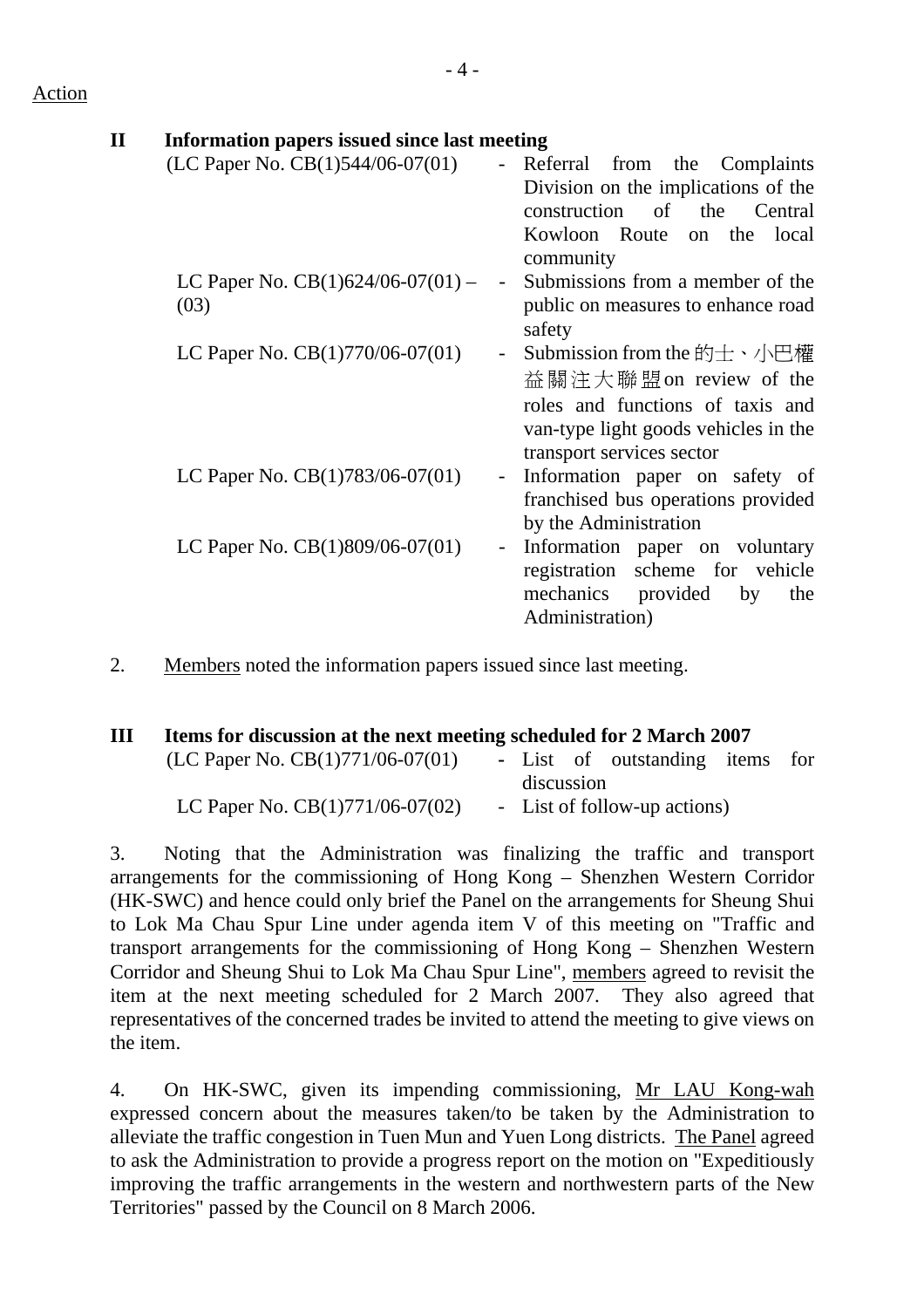Action

5. As proposed by Mr WONG Kwok-hing, members also decided to discuss the item on safety of franchised bus operation at the meeting on 2 March 2007.

6. In order to allow sufficient time for deputations to express their views and members to deliberate on the related matters, members agreed to advance the meeting time to start at 10:00 am instead of 10:45 am.

## **IV Proposed fare increase by Hong Kong & Kowloon Ferry Holding Ltd.**   $(LC$  Paper No.  $CB(1)771/06-07(03)$  - Information paper provided by the Administration LC Paper No. CB(1)628/06-07(01) - Referral from Legislative Council Members' Meeting-cum-luncheon with Islands District Council on Ferry services to outlying islands)

7. The Deputy Secretary for the Environment, Transport and Works (Transport)2 (DS/T2) briefed members on the application of Hong Kong and Kowloon Ferry Limited (HKK) to increase the fares of its licensed ferry services for Lamma Island (the ferry services).

# The fare increase application

8. At the invitation of the Chairman, Mr Nelson NG, Director and General Manager, HKK, explained the need for the fare increase application. Members noted that since its commencement of operation of the ferry services from 1998, HKK had accumulated a total loss of about \$27 million. Even after the fare increase in February 2005, HKK still suffered from a loss of about \$11 million in the past two years due to increase in operating costs including fuel prices, insurance premium, electricity charge, cost of spare parts, etc. Fare box revenues, however, had remained stable as there had not been any apparent increase in patronage. Mr NG explained that HKK had already implemented a number of cost-cutting measures including procurement of vessel maintenance service at a lower cost, purchase of spare parts directly from overseas to save agency fees, downsize of pier staff by improving fare collection arrangement and streamlining work practices. To improve its financial performance, HKK had also introduced a series of measures to generate more non-fare box revenues. For example, sub-letting spaces at piers for commercial and retail activities, charter-hiring its vessel to travel agents and sub-letting a berth for operation of a harbour sightseeing tour service in the evenings, and leasing its vessels to other operators for providing other ferry services from time to time. He emphasized that HKK had already exhausted all feasible measures to cut cost and increase revenues before filing the fare increase application.

9. Noting HKK's explanation above, Mr LEE Wing-tat opined that HKK should disclose its operating account to convince residents of Lamma Island that it was really operating at a great loss despite making various efforts to cut cost and increase income. If not, both he and residents of Lamma Island would oppose to the fare increase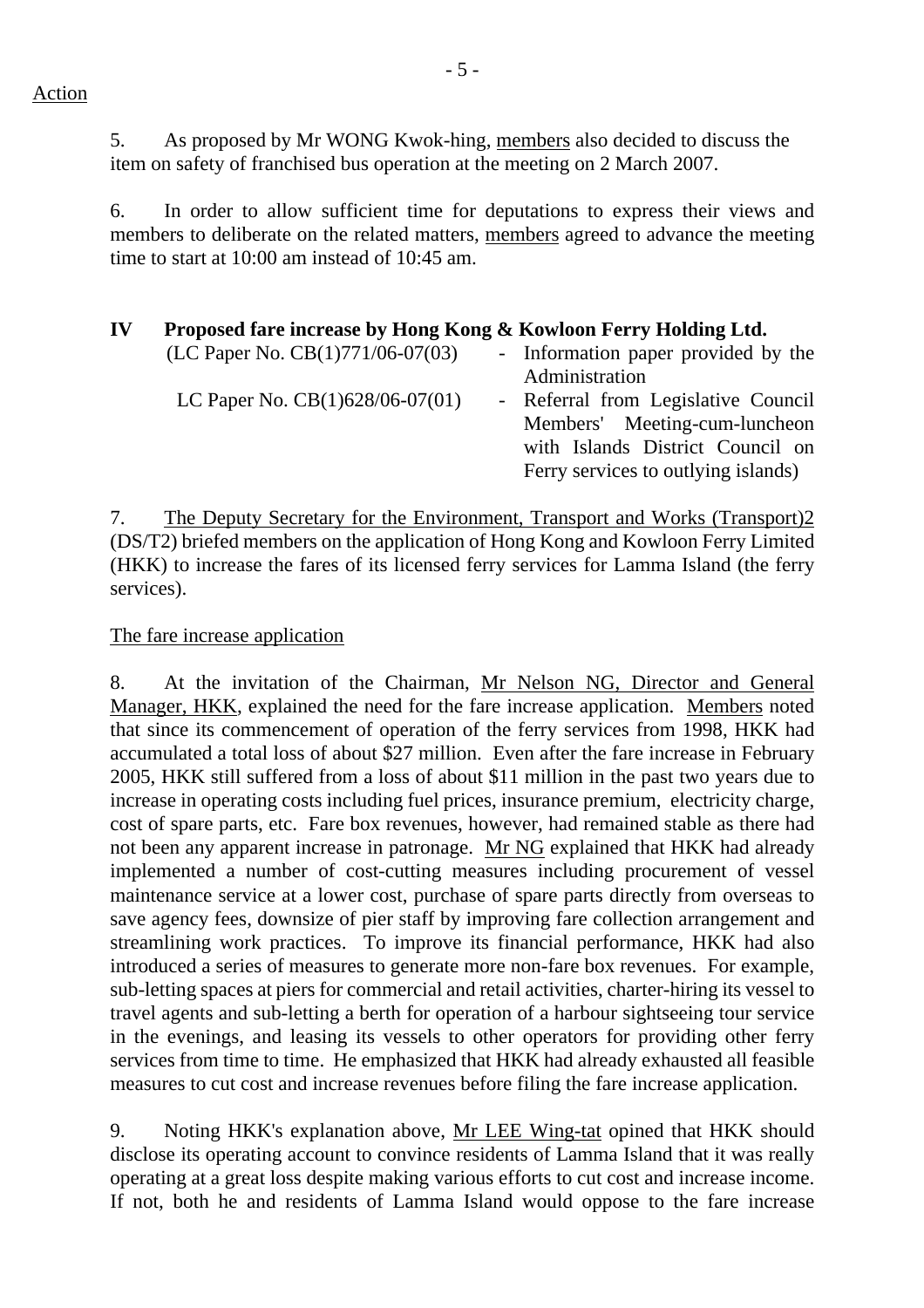application. The Deputy Commissioner for Transport/Transport Services & Management (DC for T) replied that HKK had already explained its operating account to the residents and to the Islands District Council (IsDC) Traffic and Transport Committee. However, HKK had reservation about making the relevant figures public in view of the commercial sensitivity of the subject.

10. Mr WONG Kwok-hing opined that the proposed fare increase would fail to obtain the support of local residents and the Legislative Council (LegCo) because it was too drastic and had gone far beyond inflation and residents' affordability. Instead of allowing HKK to increase fares for the ferry services to such an extent to make up for the operating loss within the short term of the licence, the Administration should review the term of the licence to allow HKK to recover its investment over a longer period of time. DC for T shared Mr WONG's view that ferry operators needed a sufficiently long operation period for their investment to pay off. She reported that at present the Administration was consulting residents of Lamma Island through IsDC and the relevant rural committees on the proposed fare increase. With a view to striking a good balance, the Administration would carefully take into account local views and all relevant factors, including the financial position of HKK, when considering the fare increase application. Noting the response, Mr WONG urged the Administration to consult LegCo before making a decision on the matter.

11. Mr Jeffrey LAM pointed out that fuel prices, which had been quoted as a reason to support the fare increase application, had dropped recently. The rate of the proposed fare increase should therefore be lowered. In response, DS/T2 assured members that the fuel prices would be taken into account when making a decision on the fare increase application.

12. Whilst indicating opposition to the proposed fare increase which in his view was substantial, Mr Albert CHAN sought additional information to enable members to ascertain HKK's financial condition. In particular, he enquired whether HKK had benefited from any land development rights granted to it as part of the terms and conditions of the ferry service licences (FSLs). He also enquired about the utilization rates of fast ferries and ordinary ferries and whether adjustments to the type of ferries deployed might help reduce the operating loss. In response, Mr Nelson NG of HKK clarified that HKK had not been granted any land development rights. As to the usage rates of ferries, although there would inevitably be idle time during non-peak hours, during peak hours all ferries were utilized to the full. He further explained that of the some 3 000 passengers who used the ferry service between Central and Yung Shue Wan every day, 1 400 were holders of monthly tickets which enabled them to take fast ferries at no extra fares. As such, it would be difficult to say whether the loss had resulted from the use of fast ferries or ordinary ferries. Mr CHAN pointed out that there were views that increased use of ordinary ferries might help enhance the financial viability of the ferry services. At his request, Mr NG agreed to provide the requested usage figures if possible given that the calculation would be very complicated.

HKK

13. Mr WONG Kwok-hing reiterated his request that LegCo be consulted again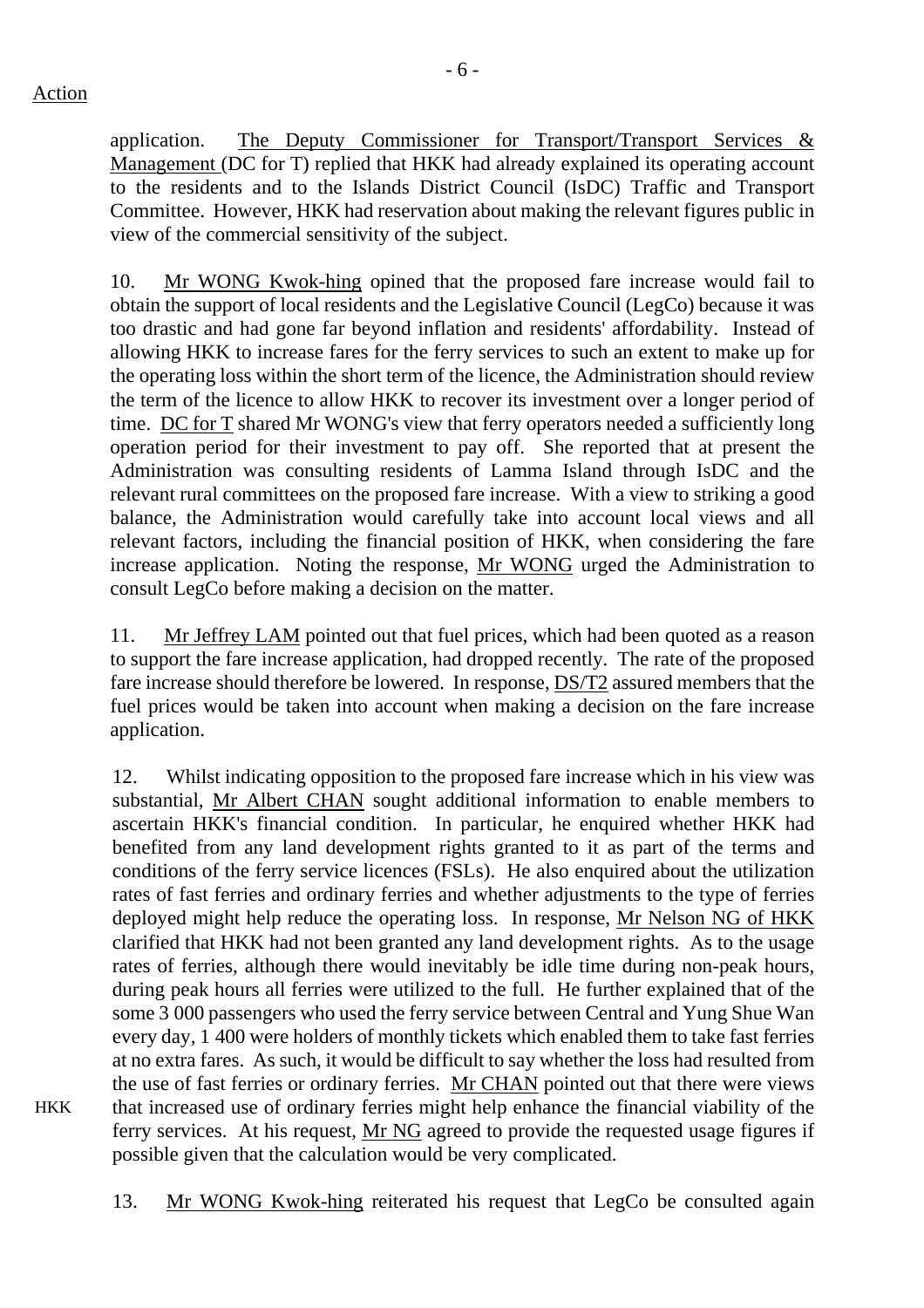before a decision on the fare increase application was made. Noting that the relevant FSLs would expire in March 2008, he queried how HKK could further sub-let spaces at the piers concerned for commercial and retail activities to increase non-fare box revenue under such circumstance. He also queried if the FSLs concerned could bring HKK any hidden benefits so that it was willing to continue operate the ferry services despite the loss of up to \$27 million. He opined that the Administration should explain to members how much subsidy it would shoulder to ensure the continued provision of the ferry services as well as the relevant operation figures to enable members to examine the fare increase application with sufficient information. In particular, the Administration should provide details on the non-fare box revenue to be generated from the new measures which it planned to introduce to ensure the continued operation of the ferry services.

Admin

14. Mr LEE Wing-tat stated opposition to the proposed fare increase which in his view was drastic and much greater than the level of salary increase in general. He pointed out that high fares for outlying island ferry services not only affected local residents but also local economy because high fares would discourage people from residing in or visiting the islands as was the case in Cheung Chau. Now that the same situation might recur on Lamma Island, he expressed disappointment at the Administration's failure to discourage HKK from applying for fare increase. response, DS/T2 emphasized that the Administration had already been closely monitoring HKK's operation. DC for T supplemented that the fare increase application was still being vetted. Before determining on the fare increase application, due regard would be given to HKK's financial position and forecasts of changes in operating costs, revenue and return, whether it had done its best to increase income and cut costs, as well as public acceptability of the proposed fare increase. In this regard, the Administration was satisfied that HKK had already done its best to achieve cost saving and generate additional revenue.

15. Recalling that the fares of the ferry services had already been adjusted upwards in February 2005 at a weighted average rate of 6.2%, Mr LEE Cheuk-yan considered it undesirable to introduce further increase as great as 12.2% barely two years later, not to mention its resultant impact on local tourism. In response, Mr Nelson NG of HKK said that HKK was running the ferry services as a public service and was therefore willing to recover its investment over a long period of time. However, due to certain unforeseen circumstances such as increase in the prices of fuel and spare parts, there was a need to introduce fare increase.

16. While noting HKK's operational difficulties, Mr CHEUNG Hok-ming still considered the proposed fare increase unacceptable to members, the relevant DC and rural committees. In response, Mr Nelson NG of HKK emphasized that HKK had already done its best to reduce cost and increase income. In making the fare increase application, it was also acting according to the existing mechanism. Although the proposed rate of increase appeared to be high, the actual increase in monetary terms was only \$0.4 to \$1.6. If monthly tickets were used, the average fare per journey would only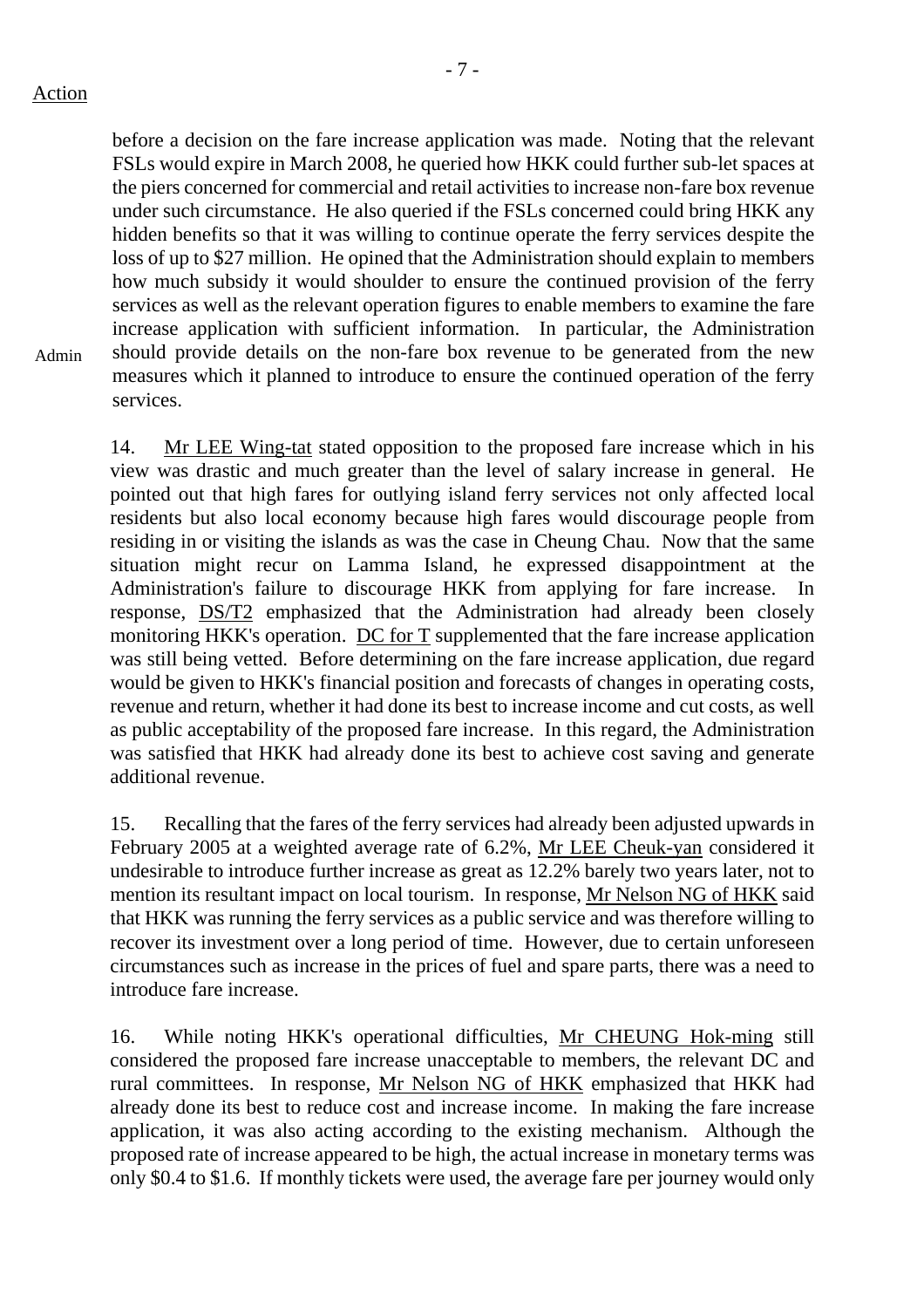## Action

be \$9.5, which would still be among the lowest ferry fares charged. Moreover, no extra fare would be charged for travelling on fast ferries.

17. Pointing out that the ferry services were Lamma Island's only means of public transport, Ms LI Fung-ying found the proposed fare increase unacceptable, particularly when the rate of salary increase for the general public was not as high as the proposed weighted average fare increase of 12.2% by HKK. Moreover, the proposed increase had come amidst LegCo's call upon public transport operators to introduce fare concessions for the elderly and people with disabilities (PwDs). In reply to her on Government's stance towards the fare increase application, DS/T2 assured members that residents' concerns would be taken into due consideration during assessment of the fare increase application. Moreover, fare increase applications were not necessarily approved in full. A balance would be struck between the financial viability of the ferry operator and public acceptability. For example, the rate of fare increase introduced by New World First Ferry Services Ltd last year had been reduced by half. Mr Nelson NG of HKK supplemented that HKK had already been offering concessionary fares to the elderly, children and PwDs ever since it took over operation of the ferry services.

Existing and planned measures to assist ferry operation

18. Mr WONG Kwok-hing opined that the Administration should assist HKK to generate more non-fare box revenue to cross-subsidize ferry operation. In reply to him on efforts in this regard, DC for T advised that the Administration was already helping HKK to generate more non-fare box revenue. In fact, HKK was faring quite well in this regard with its non-fare box revenue making up about 10% of its income. In addition, the Administration was also helping HKK to cut costs by taking over from HKK the responsibility of maintaining the pier structures and pier facilities, permitting HKK to carry out a number of commercial activities at the piers leased to them by the Government and to make use of their vessels to generate non-fare box revenue, etc. Last year alone, the Administration had spent about \$27 million on the maintenance of ferry piers.

19. Pointing out that the ferry service market was shrinking, Ms Miriam LAU opined that ferry service could not be sustained without Government's support. In response to her, DC for T confirmed that the Government was already reimbursing HKK its pier rentals and the licence fee for vessels for provision of fare concession for the elderly.

20. Ms Miriam LAU opined that Government should make greater efforts to help HKK improve its financial condition. For example, by securing approval for it to set up advertising panels on roof top of pier premises to increase non-fare box revenue, by lowering the Government fees for mandatory safety inspection, etc. In response, DC for T agreed to convey the latter proposal to the relevant parties for consideration. As to the former proposal, she reported that the Administration had already actively helped HKK with the applications. However, HKK's applications had been turned down due to opposition from the Harbour-front Enhancement Committee (the Committee) in consideration of the visual impact the advertising panels might create on nearby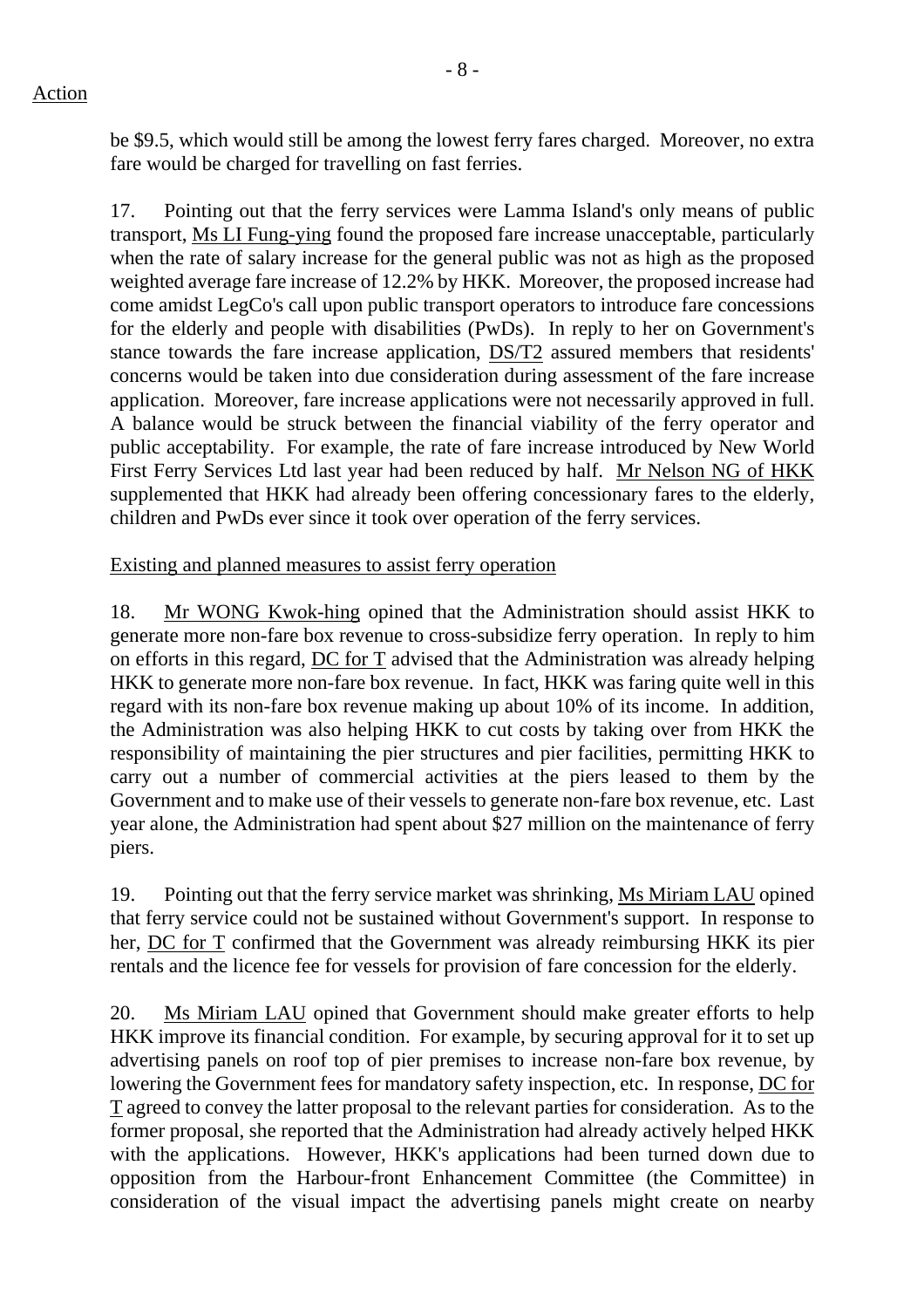residents. The Administration would continue to follow up the matter with HKK. Noting the response, Ms LAU called for more active efforts from the Administration, pointing out that the former proposal had been made a long time before. DC for T reiterated that the Administration would continue to follow up the proposal with relevant Government departments. She assured members that there had been success in this regard with other piers. DS/T2 added that HKK's previous application had been rejected mainly because it involved the erection of a LED display panel that would give out light. In general, if the size of the advertising panels to be erected on roof top of pier premises was not so big as to create visual impact, the Committee was willing to consider the application.

21. Mr Jeffrey LAM pointed out that while there was a need to consider the visual impact created by advertising panels on roof top of pier premises, there was also a need to consider islanders' need for sustainable ferry service. He enquired whether the Administration had consulted the residents in this regard, and how the Administration had been following up the issue after the Committee had rejected HKK's application to erect advertising panels on roof top of pier premises.

22. In response, DS/T2 elaborated that the erection of advertising panels on roof top of pier premises was only one measure to increase HKK's non-fare box revenue. In parallel, the Administration was also strengthening HKK's ability to generate non-fare box revenue through sub-letting spaces at piers for commercial and retail activities by upgrading the pier facilities concerned, such as reprovisioning fire prevention facilities to attract higher-end commercial tenants, relaxing restrictions on the size and number of spaces, and shortening the processing time for commercial concession applications from six months to one month where applications did not involve retrofit works, and to three months for more complicated applications.

23. Ms LI Fung-ying enquired about the effect of the measures highlighted in paragraph 13 of the Administration's information paper, which had been taken by the Government to reduce the operating costs of ferry services, and whether alternative measures would be available if these measures were not effective. In her view, HKK should withhold the proposed fare increase until the effect of the measures could be assessed. In response, DS/T2 said that the measures could only help HKK reduce operating costs. To ensure the financial viability of the ferry services, the most important thing was to increase HKK's fare box revenue which was its major source of income. Notwithstanding, new measures as described in paragraph 14 of the paper would be implemented to help HKK generate more non-fare box revenue.

24. Mr LEE Wing-tat pointed out that under the existing legislation, a FSL might be granted for an initial period not exceeding three years and then extended for a further period not exceeding three years at any one time. In his view, the above arrangement had posed difficulty to HKK in sub-letting spaces at piers for commercial and retail activities because few commercial tenants were willing to enter into leases spanning only three years. He was disappointed that nothing much had been done to address the above problem although the Administration's attention had been drawn to it time and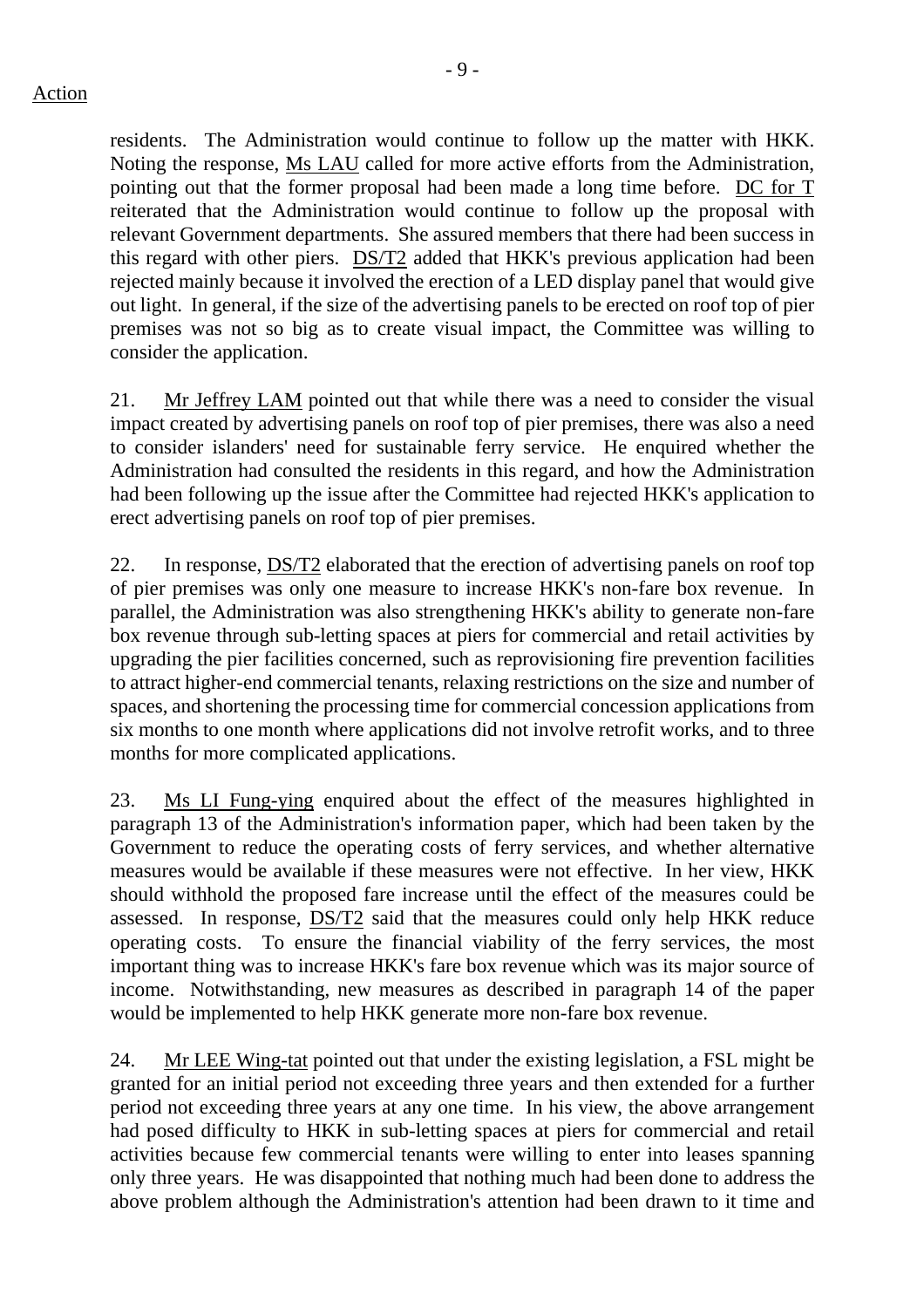again. In response, DS/T2 advised that the Administration had already discussed with ferry operators the favourableness of granting them FSLs of a longer term. However, in recognition of the unstable operating environment and the diminishing patronage, ferry operators preferred the flexibility accorded by the present arrangement to committing themselves to FSLs of a longer term. From the angle of residents, the present arrangement might also facilitate change of operator if the service provided was not up to standard.

## Possible long-term solutions

25. Mr LEE cheuk-yan considered it undesirable that in maintaining the ferry services, HKK had frozen staff salaries. He opined that the long-term solution to the operational problem of ferry service might lie in Government operating the ferry services instead and contracting out daily operation to HKK. In this way, the Administration would be in complete control of the fares to ensure they were affordable instead of requiring residents to bear the high costs. At his invitation to comment on the above proposal, Mr Nelson NG of HKK said that the proposal would be conveyed to HKK's board for consideration. DS/T2, however, emphasized that it was the Government's established policy that public transport services should be operated by the private sector without direct Government subsidy. If HKK was unwilling to operate the ferry services, its FSLs would be put out for re-tendering.

26. Mrs Selina CHOW considered Mr LEE Cheuk-yan's proposal infeasible. In her view, although ideally an option that could suit the needs of all three parties, namely, residents, HKK and its staff should be worked out, at the end the most important thing was to respond to local residents' needs and hence the proposed fare increase, at 12.2%, was unacceptable. Instead of ensuring the financial viability and hence continued provision of the ferry services in a haphazard way and by increasing fares, the Administration and HKK should actively work out a comprehensive long-term plan in this regard. For example, LegCo Members could examine how they could help to implement measures to assist ferry operators so that efforts to pursue the erection of advertising panels on roof top of pier premises to generate additional income for HKK would not always be thwarted. In particular, co-ordination among different Government departments concerned should be geared up to enable such efforts to bear fruits. The real cause of the problem of low patronage should also be identified having regard that Lamma Island was, contrary to what some members' thought, a hot tourist spot.

27. In reply, DS/T2 agreed that HKK should be involved in working out viable long-term solutions to the operational problems of the ferry services. This was why the Administration would take the opportunity to review the vessel quality and service level when the FSLs concerned were due for tendering. The Administration would also consult local residents on their views in the coming tender exercises, in particular on the fare charges vis-à-vis service quality. As to Mrs Selina CHOW's comments on the measures to generate non-fare box revenue, the Administration had already discussed with HKK the various new measures to be introduced as a whole. At Mrs CHOW's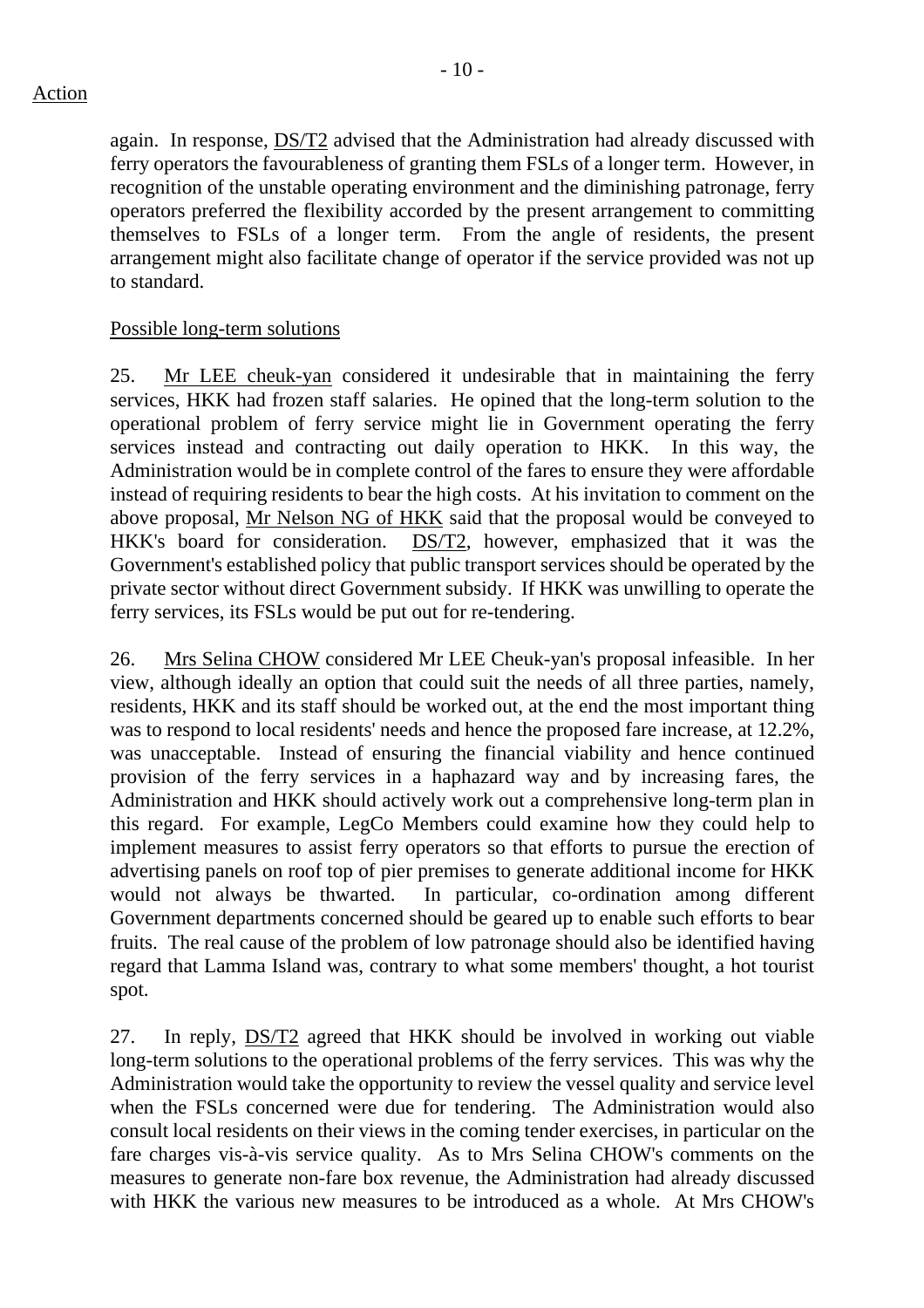- 11 -

request, DS/T2 agreed to provide supplementary details on the new measures together with the relevant implementation timetable. She also noted Mrs CHOW and the Chairman's call to expedite the progress of the measures, which according to the original plan would take two years to implement.

28. Noting that the Administration had to subsidize ferry operators by shouldering pier maintenance cost amounting to \$27 million a year, the Chairman opined that the Administration might as well work out a comprehensive long-term plan in this regard as Mrs Selina CHOW proposed. Apart from reviewing the vessel quality and service level when the relevant FSLs were due for tendering, the Administration should also be prepared to play a more active role to ensure the services were sustainable without always having to increase the fares. In this regard, Government might consider adjusting its transport policy, and absorb all major costs of ferry operation including the purchase of ferries so that operators would bid for daily operation of the services only. In response, DS/T2 emphasized that since the choice of vessels and the schedule would significantly affect the operating cost, review of the vessel quality and service level during the tendering process would help enhance the financial viability of the ferry services. She also pointed out that since the core business of ferry operators was to provide ferry service by owning their own vessel fleet, it might not be appropriate for the Government to take up such duties. She assured members that with the vessel quality and service level suitably adjusted, ferry operators might find operation of the ferry services viable. In assessing the tender bids for the FSLs concerned, operators' financial viability and management ability would be taken into due consideration.

29. Mr CHEUNG Hok-ming enquired when the FSLs concerned would expire, and the measures available if HKK did not want to continue to provide the ferry services. In his view, Government had the responsibility to identify long-term measures to ensure continued provision of the ferry services because ferry service was the only means of public transport for the indigenous residents of Lamma Island, who were unwilling to leave the island and never stopped paying land rent and rates. In response, DS/T2 said that the FSLs concerned would expire in March 2008. Till then, HKK was willing to continue operation of the ferry services even when operating at a loss. The Administration would ensure timely discussion with HKK regarding renewal of the FSLs concerned to ensure any service transfer, if necessary, would be smooth and that the ferry services would be uninterrupted. Moreover, in recognition that the revenue for ferry operators mainly came from fare box but that the population on outlying islands and hence patronage had been diminishing, when the existing licences for outlying island ferry routes were due for tendering, the Administration would also take the opportunity to review the vessel quality and service level in consultation with the residents, DC and rural committees concerned in the hope of working out a mode of operation acceptable to both the residents and the operator. In this regard, an opinion survey would also be conducted.

30. Ms Miriam LAU highlighted the substantial investment involved in ferry operation, in particular the need to purchase fast ferries at residents' request while patronage was diminishing. In her view, bolder measures were necessary to sustain the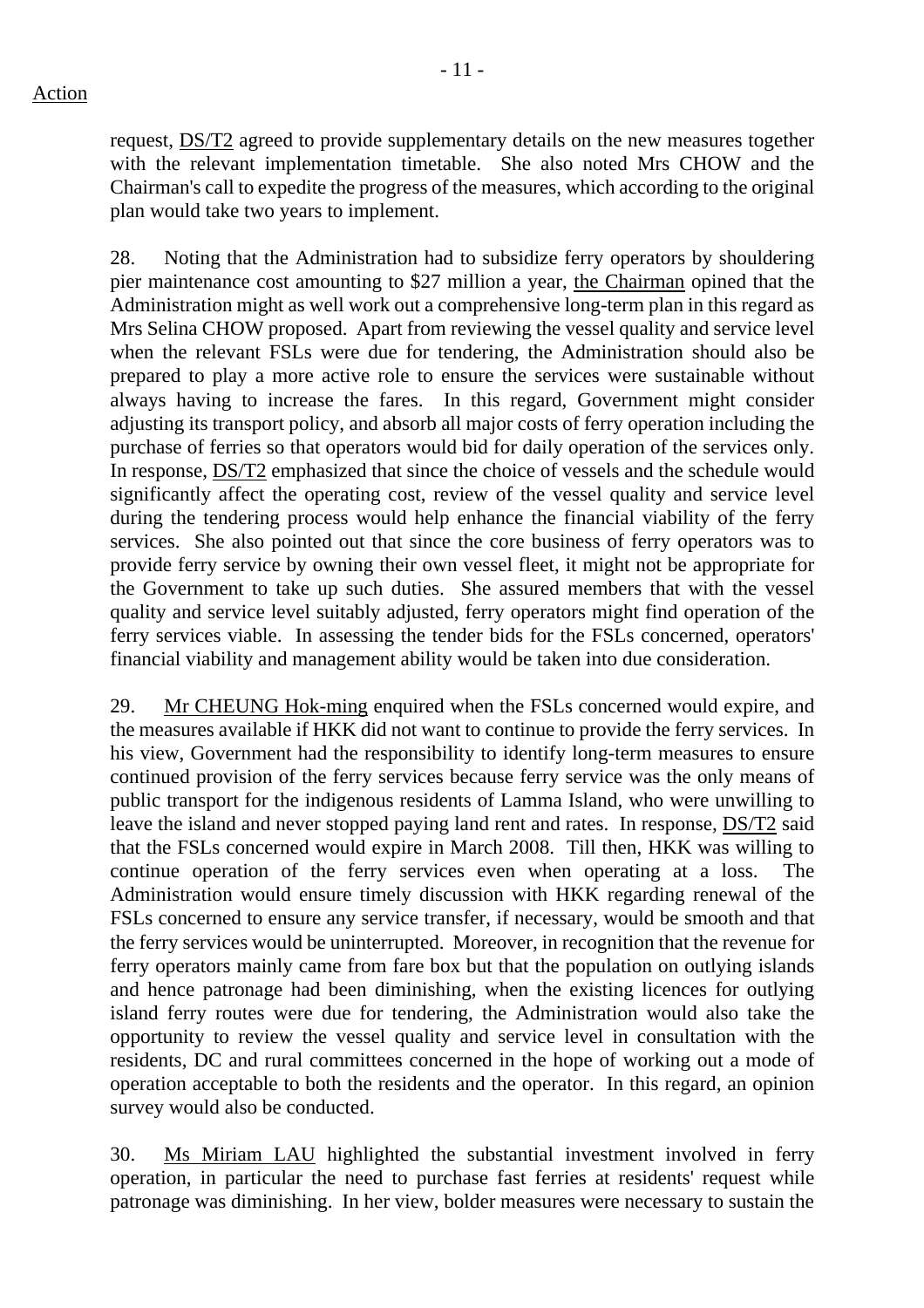ferry services. She therefore urged the Administration to tackle the problem at root from a more macro perspective, and make efforts to revitalize the outlying islands so as to attract more people there to boost patronage. In this regard, efforts might need to be made to negotiate with the shops on these islands for promotional activities to attract visitors. In so doing, other relevant bureaux such as the Economic Services Bureau might need to be involved. Messrs Albert CHAN and Jeffrey LAM also expressed similar views. In particular, Mr CHAN said that if more visitors could be attracted to Lamma Island, the higher fares charged on holidays could enable HKK to recover the operating cost on weekdays for maintaining a lower weekday fare. In response, DS/T2 reported that the Administration had already been making such efforts. In fact, the

Hong Kong Tourism Board was keen to promote the islands as tourist spots. For example, the Culture and Heritage Celebrations organized at Central Piers last year had attracted many visitors to Cheung Chau.

31. Summing up, the Chairman echoed Mr WONG Kwok-hing on the need to revert to the Panel before making a decision on the fare increase application by HKK. He also urged the Administration to ensure all details requested were ready when reporting back.

#### **V Traffic and transport arrangements for the commissioning of Hong Kong – Shenzhen Western Corridor and Sheung Shui to Lok Ma Chau Spur Line** *(LC Paner No. CB(1)771/06-07/04)* **- Information paner provided by the**  $\text{Per No. CR}(1)771/06-07(04)$  - Info

| LC Paper No. $CB(1)$ //1/06-0/(04) |        |      |                | - Information paper provided by the<br>Administration                         |
|------------------------------------|--------|------|----------------|-------------------------------------------------------------------------------|
| LC Paper No. CB(1)771/06-07(05)    |        |      | $\blacksquare$ | Background brief on boundary<br>control points prepared by the<br>Secretariat |
| LC                                 | Papers | Nos. |                | - Submissions from<br>Hongkong                                                |
| $CB(1)1902/05-06(01)$              |        | and  |                | <b>Guangdong Boundary Crossing Bus</b>                                        |
| $CB(1)658/06-07(01)$               |        |      |                | Association                                                                   |
| LC                                 | Papers | Nos. | $\equiv$       | Submissions from Public Omnibus                                               |
| $CB(1)1852/05-06(01)$              |        | and  |                | <b>Operators Association Ltd.</b>                                             |
| $CB(1)740/06-07(01)$               |        |      |                |                                                                               |
| LC Paper No. CB(1)479/06-07(01)    |        |      | $\blacksquare$ | Joint submission from six NFB<br>associations                                 |
| LC Paper No. $CB(1)514/06-07(01)$  |        |      | $\blacksquare$ | Submission from 的士、小巴權益<br>關注大聯盟                                              |
| LC Paper No. CB(1)810/06-07(01)    |        |      | $\blacksquare$ | Joint submission from a number of<br><b>Yuen Long District Councillors</b>    |

Admin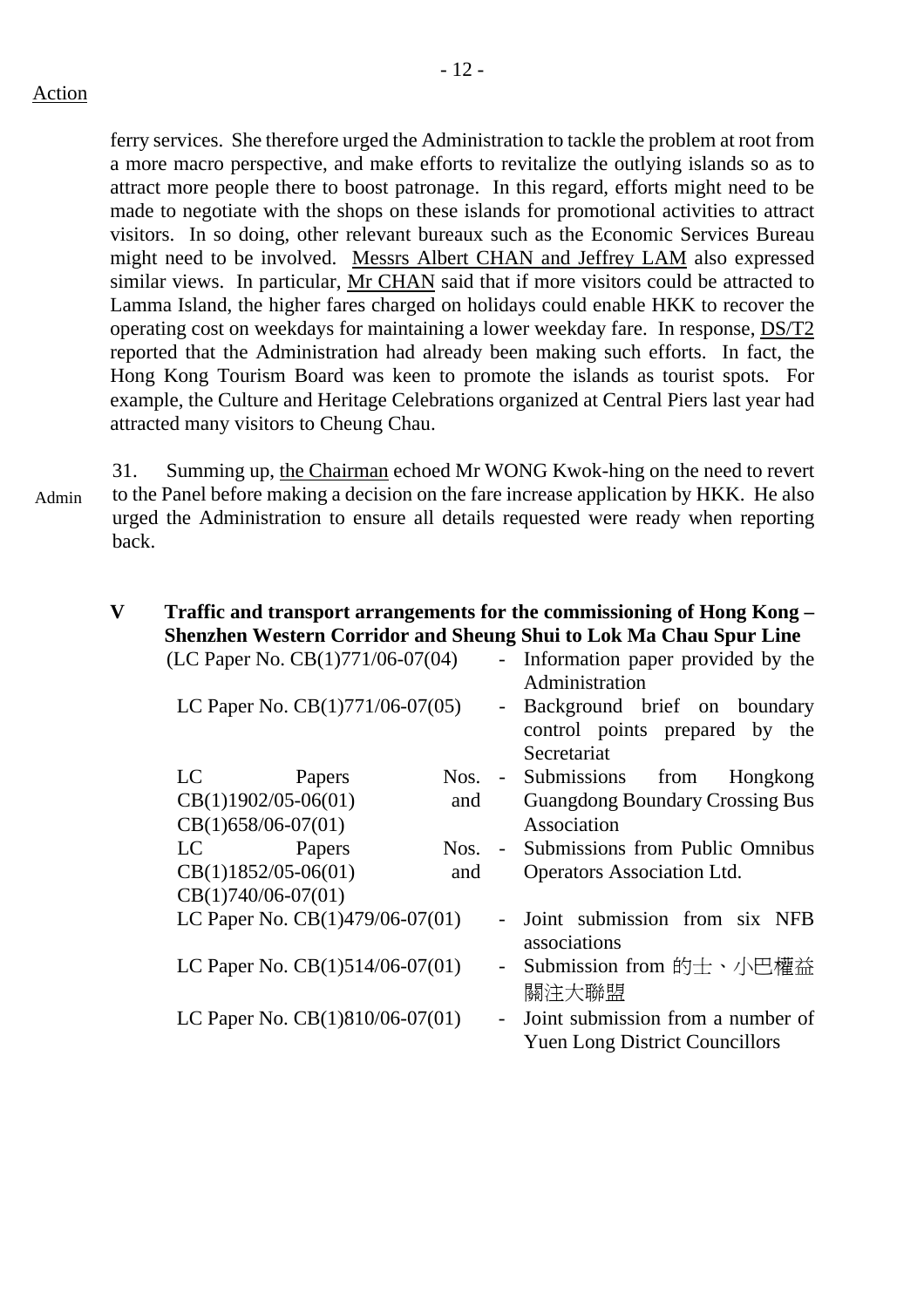- LC Paper No.  $CB(1)167/06-07(01)$  Referral from the Complaints Division on the transport arrangements for the commissioning of Hong Kong-Shenzhen Western Corridor and Sheung Shui to Lok Ma Chau Spur Line)
- 32. Members noted the following submissions tabled at the meeting
	- (a) Submission dated 25 January 2007 from Non-franchised Public Buses Workers Association; and
	- (b) Submission dated 26 January 2007 from China Hong Kong and Macau Boundary Crossing Bus Association.

(*Post-meeting note*: The above submissions were issued to members vide LC Papers Nos. CB(1)823/06-07(01) and (02) dated 29 January 2007.)

## Hong Kong-Shenzhen Western Corridor

33. Ms Miriam LAU called upon the Administration to positively respond to the transport trades' concern about the traffic and transport arrangements for the commissioning of HK-SWC, in particular about the Administration's plan for the provision of public transport services at the public transport interchange (PTI) of the new boundary control point. She also enquired whether HK-SWC would be commissioned in July 2007 as originally scheduled and, if so, the legislative timetable for the Hong Kong Port Areas Bill (the Co-location Bill) which was intended to apply the laws of Hong Kong to Hong Kong Port Areas and provide for related purposes, so as to implement the co-location arrangements for customs and immigration facilities in the Mainland.

34. In response, the Deputy Secretary for the Environment, Transport and Works (Transport)1 (DS/T1) explained that the Administration was actively following up the traffic and transport arrangements for the commissioning of HK-SWC and aimed to consult members on them at the next Panel meeting scheduled for 2 March 2007. As to the Co-location Bill, the Security Bureau was working on it and would submit it to LegCo as soon as practicable. The Administration was also working towards commissioning HK-SWC in mid 2007. The Deputy Secretary for the Environment, Transport and Works (Transport)3 (DS/T3) supplemented that the Administration would work out the public transport services to be provided at the PTI concerned with due regard to its size and the relevant limitations, as well as the existing public transport arrangements. In reply to Ms Miriam LAU on plans to consult the relevant trades and the public on the suitability and adequacy of the services, DS/T3 advised that the Transport Department would brief the relevant trades on the proposed arrangements in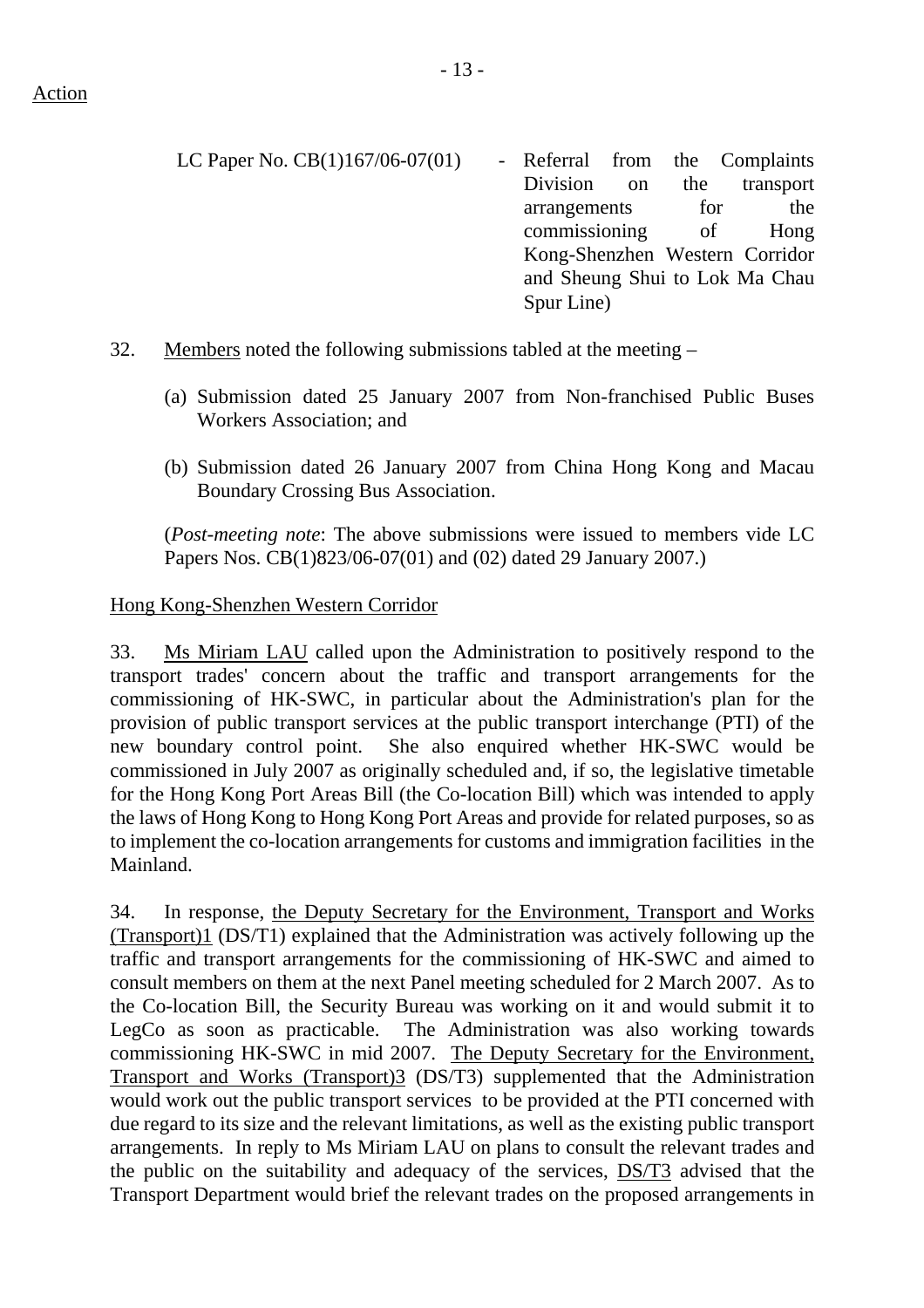due course.

# Sheung Shui to Lok Ma Chau Spur Line

35. The majority of the members present at the meeting supported non-franchised bus (NFB) operators' call to allow them to access the PTI at Lok Ma Chau Terminus (the LMC Terminus) in consideration of fairness, conservation and passenger needs.

*The need to allow non-franchised buses access to the PTI concerned to ensure fairness* 

36. Mr WONG Kwok-hing highlighted the above call of NFB operators. Noting that the Administration had only planned one franchised bus route to/from Yuen Long East, one green minibus route to/from Yuen Long town centre and the provision of urban and New Territories taxis in the PTI, he requested the Administration to allow NFBs to enter the PTI to ensure fairness to all public transport operators, enhance convenience to the public and create more employment opportunities for professional drivers. In response, DS/T3 explained that the PTI had an area of only about 6 200 square metres. Its size was limited by the physical constraints of the area and the need to protect the adjacent environment, in particular the nearby wetland conservation areas. The capacity of the road leading to the new control point, which was a single two-lane carriageway of about seven metres wide, was also limited. Moreover, the environmental permit issued under the Environmental Impact Assessment Ordinance (Cap 499) for the construction and operation of the PTI had imposed restrictions on the number of vehicle trips along the road. As a result of the above limitations, the PTI could not be made accessible to too many vehicles. It should also be noted that the new boundary crossing was originally planned for rail passengers only.

37. Mr WONG Kwok-hing was not convinced that nothing could be done to allow NFB operators to use the PTI. In his view, the Government's transport policy was seriously tilted in favour of rail transport to the detriment of the public's choice of public transport modes. NFB operators' grievances were thus understandable. In response to his call to reconsider allowing NFB operators to use the PTI, DS/T3 reiterated that the LMC Terminus was designed as a railway boundary crossing. Operation of other public transport modes was allowed to provide supplementary services at members' suggestion when the Subcommittee on Matters Relating to Railways of the Panel was consulted on the proposal to construct the Spur Line. The Subcommittee was consulted on the size of the PTI. Mr WONG maintained that despite its small size, the PTI could accommodate more public transport modes if its capacity could be expanded with the provision of additional storeys. Mr LAU Kong-wah shared his view. DS/T3, however, reiterated that the relevant environmental permit and the capacity of the access road had imposed a ceiling on the traffic flow to and from the PTI.

38. Ms LI Fung-ying urged the Administration to ensure that all public transport operators could compete on a level playing field. In reply to her question of why NFB operators were denied access to the PTI, DS/T3 pointed out that different public transport operators had different views on access to the PTI. Some even opined that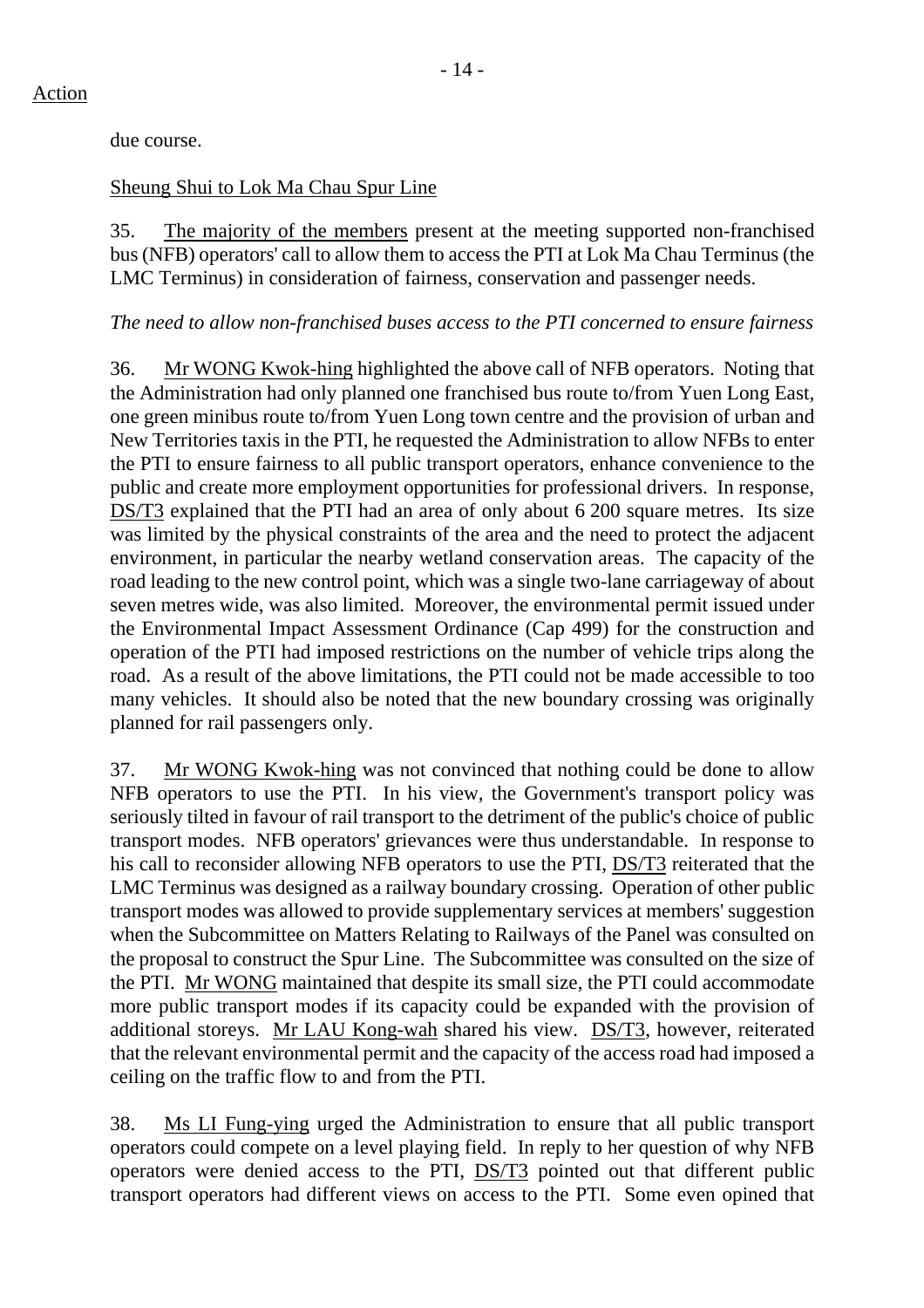there should not be a PTI at the LMC Terminus. In determining who should be given access, the Administration had taken into account the limitations of the PTI and existing cross-boundary public transport services available. In this respect, it should be noted that there were public transport services available at the existing LMC Control Point such as cross-boundary coaches. NFB passengers could also take LMC-Huanggang Shuttle Buses at the San Tin Interchange. She emphasized that the public transport services to be provided at the PTI were already close to the maximum that could be accommodated given the above considerations. Moreover, the LMC Terminus was planned to serve cross-boundary railway passengers while other road-based passenger traffic was expected to make use of the existing LMC Control Point.

39. Ms LI Fung-ying maintained that there was a need to strike a balance among the different interests of the transport trades to ensure fairness. She also opined that as NFB operators were licensed to operate point-to-point passenger service, it was unfair and discriminatory to deny them access to certain points. In response, the Principal Assistant Secretary for the Environment, Transport and Works (Transport)1 said that in consideration of the above highlighted limitations of the PTI, it was decided that public transport services accessible to all would be provided there. As NFBs only played a supplementary role and they served fixed destinations and specific groups of passengers only, priority had been accorded to services by franchised buses, green minibuses and taxis when planning public transport services at the PTI.

40. Mr Albert CHAN found the reasons given by the Administration for denying NFBs access to the PTI unacceptable. If these reasons could stand, the Spur Line should not have been constructed and franchised buses, green minibuses and taxis should also be denied access to the PTI. Instead, Government's tilted public transport policy was the true reason for the above arrangement. In fact, if not for the Subcommittee's suggestion, the Spur Line boundary control point would be a crossing served mainly by the East Rail on the Hong Kong side. In his view, Government's transport policy was so tilted in favour of rail transport that very little room had been left for other modes of public transport to operate. As a result, while the two railway corporations were making huge profits and expanding their market shares, other public transport modes had to fight over the very little market share left. In particular, the market shares of the other services might further shrink after the rail merger. Mr LEUNG Kwok-hung shared his views, and said that as seen from the location of the LMC Terminus, the Administration intended to allow rail service monopoly as early as the planning stage of the Spur Line. He further opined that the treatment Government gave to public transport operators was determined by the size and influence of the large corporations behind these operators. This was why NFB operators, who were not backed up by any large corporation, had difficulty in getting licences. In response, DS/T3 reiterated the Administration's stance on the need to give priority to transport services that were open to all.

#### *The need to allow non-franchised buses access to the PTI to protect the environment*

41. The Chairman opined that from the conservation perspective, NFBs instead of taxis should be allowed access to the PTI in consideration of the larger number of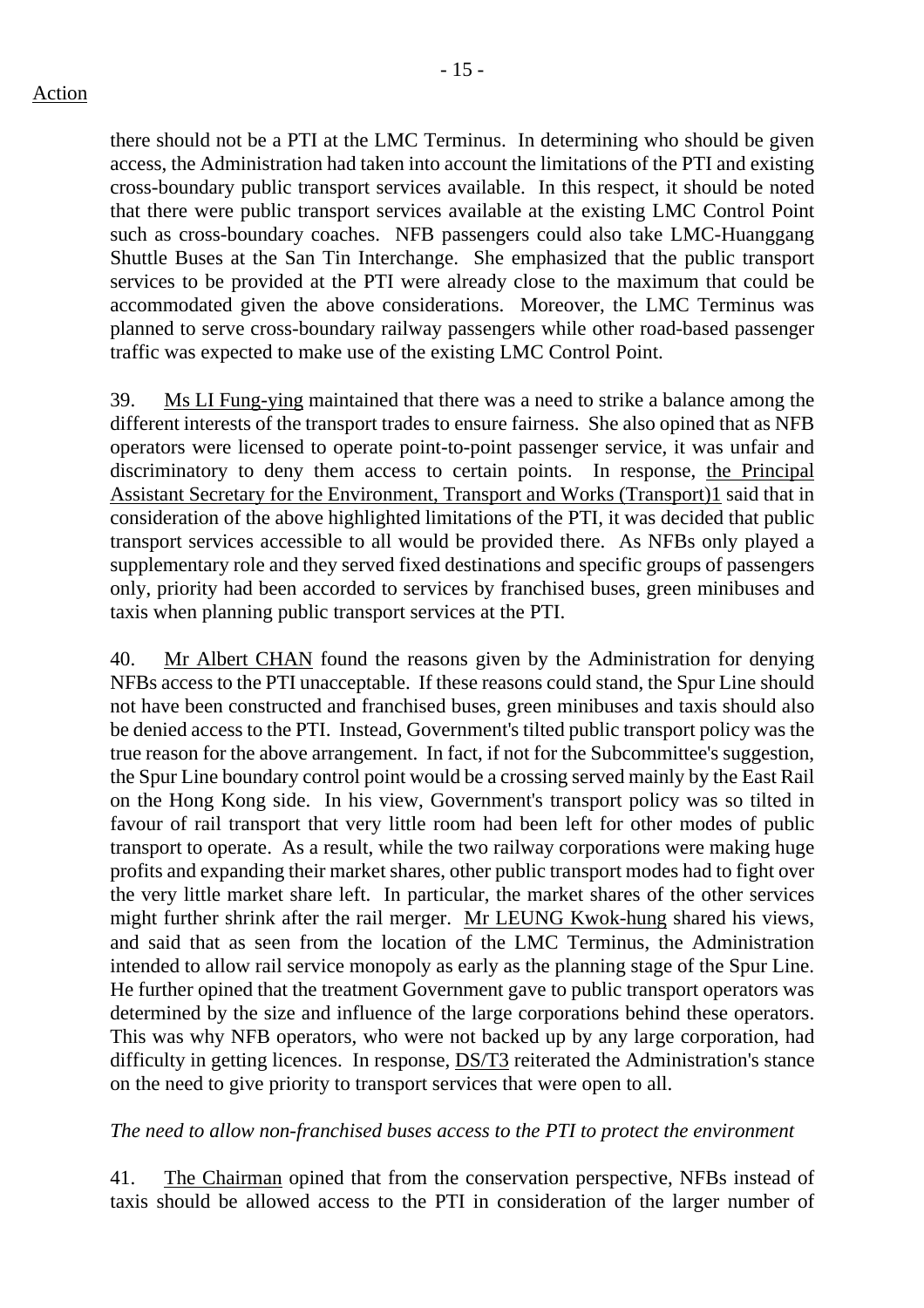passengers the former could carry and hence the savings on vehicle trips. Mr LEUNG Kwok-hung shared his view, and said that the Government was granting the railway corporations monopoly under the pretext of environmental protection. This was undesirable because Persons with Disabilities might need to travel on NFBs to the PTI. In response, DS/T3 reiterated that the new boundary crossing was originally planned for rail passengers only. The public transport services to be provided in the PTI were proposed in response to the Subcommittee's suggestion to meet the demand of residents of North West New Territories, for whom travelling by train was neither convenient nor cost-effective because of the lack of rail stations nearby. Mr LEUNG, however, was not convinced, and pointed out that residents of North West New Territories also had a need to use the service of NFBs.

#### *The need to allow non-franchised buses access to the PTI to satisfy passenger needs*

42. Mr LAU Kong-wah highlighted the need to allow NFBs access to the PTI to serve tourists who travelled in groups from different parts of the Mainland to Futian Port. If not, tour groups would be forced to continue to use Huanggang instead of being diverted to the new boundary crossing to reduce congestion. To make up for the present proposed arrangement which in his view was a policy mistake, NFBs should be allowed to provide shuttle service at the LMC Terminus as a short-term measure. In the medium term, more storeys should be added to the PTI. In the long term, measures should be mapped out in preparation for the opening of the Frontier Closed Area. In response, DS/T3 said that no coaches would be allowed access to the Futian Port because the new boundary crossing concerned was originally planned for rail passengers only. As such, the LMC Terminus would be linked to the Futian Port and the Huanggang Station of the Shenzhen Metro through a double-deck Passenger Bridge (the Passenger Bridge). The new boundary crossing would be served mainly by the East Rail on the Hong Kong side. Hotel coaches could pick up tour groups at the rail stations along the East Rail. As for the suggestion to add more storeys to the PTI, its feasibility would need to be carefully examined. More importantly, as explained above, there was a need to contain the traffic flow along the access road to the PTI.

43. Noting the above response, Mr Albert CHAN asked the Administration to confirm whether the Shenzhen Municipal Government really would not allow buses/coaches to access the Futian Port. If this was not the case, the Hong Kong Government should consider allowing NFBs access to the PTI because the proposed denial of their access to the PTI was unreasonable and in his view a planning mistake. In response, <u>DS/T3</u> advised that the above had been the understanding of the Administration. Mr CHAN, however, requested that confirmation in this regard be given in writing.

Admin

#### *Possible solutions*

44. Mr Albert CHAN considered the space constraints quoted by the Administration as a reason to deny NFBs access to the PTI misleading because the taxi stacking area inside the PTI was bigger than necessary. In his view, if the PTI was more properly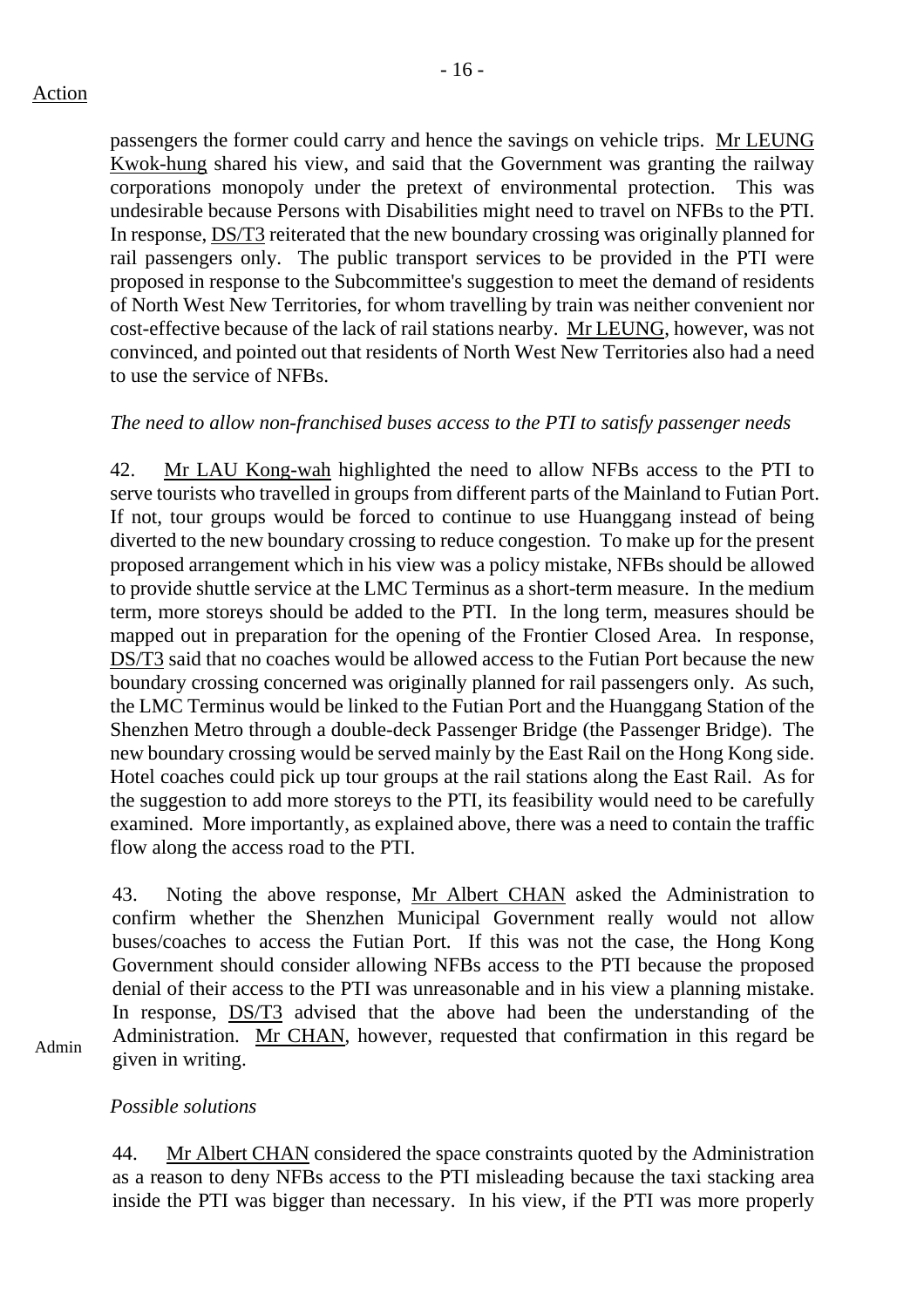Admin

designed and the size of the taxi stacking area could be reduced, the PTI would in fact be able to accommodate use by NFBs. For example, part of the taxi stacking area inside the PTI, or the area immediately west of the taxi stacking area could be converted to general loading bays for the purpose of allowing the provision of NFB services, including feeder or point-to-point services to the PTI. He also proposed that NFBs could be allowed to access the PTI through the operation of a closed road permit system whereby the concerned operators could apply in advance for permission to access the PTI. Mr LEUNG Kwok-hung indicated support for the latter proposal. At Mr CHAN's request, the Administration agreed to examine the feasibility of the above proposals, and provide a 3-D drawing or photograph showing the layout and usage of the area west of the taxi stacking area inside the PTI.

## *Other views and concerns*

45. Mr CHEUNG Hok-ming pointed out that the Spur Line had been constructed to relieve the increasing congestion at Lo Wu. However, the present arrangements seemed to have gone against the above objective. To cater for the needs of residents of North West New Territories, franchised bus routes to Tin Shui Wai and Tsing Yi should also be provided at the PTI because the two areas were not served by any cross-boundary coaches. In response, DS/T3 advised that residents of Tsing Yi could travel on MTR and then change to the East Rail. As for residents of Tin Shui Wai, there were bus and PLB routes to San Tin, where they could take the LMC-Huanggang Shuttle Bus. There were also bus and PLB routes to Sheung Shui where passengers could interchange for the East Rail. She emphasized that the Spur Line and the new boundary crossing there were constructed to "supplement" the East Rail boundary trains and the existing LMC Control Point. Given the limitations of the PTI, it could not accommodate the provision of more bus routes.

46. Mr CHEUNG Hok-ming highlighted the concern of the residents in the Frontier Closed Area on how they could access the new boundary crossing. They were also concerned that increased usage of the roads to the PTI might affect the traffic flow there. In response, DS/T3 said that pedestrian access to the boundary crossing was normally not allowed because of security reasons. For the PTI, the Administration's preliminary plan was to allow residents of the two villages in the vicinity to have access to it. As for the traffic impacts, the present proposed limitation on access to the PTI was intended to minimize such impacts.

47. Mr LAU Kong-wah enquired about the progress of the provision of travellators and air-conditioning for the Passenger Bridge and whether they would be ready in time for commissioning of the Spur Line. In response, DS/T1 and DS/T3 assured members that both the Hong Kong side and the Mainland side were making efforts to ensure that the facilities could tie in with the commissioning of the Spur Line.

48. In reply to Mr LAU Kong-wah on the fares for the Spur Line, DS/T3 said that the Kowloon-Canton Railway Corporation was still examining the fares and would brief the Panel on them in due course.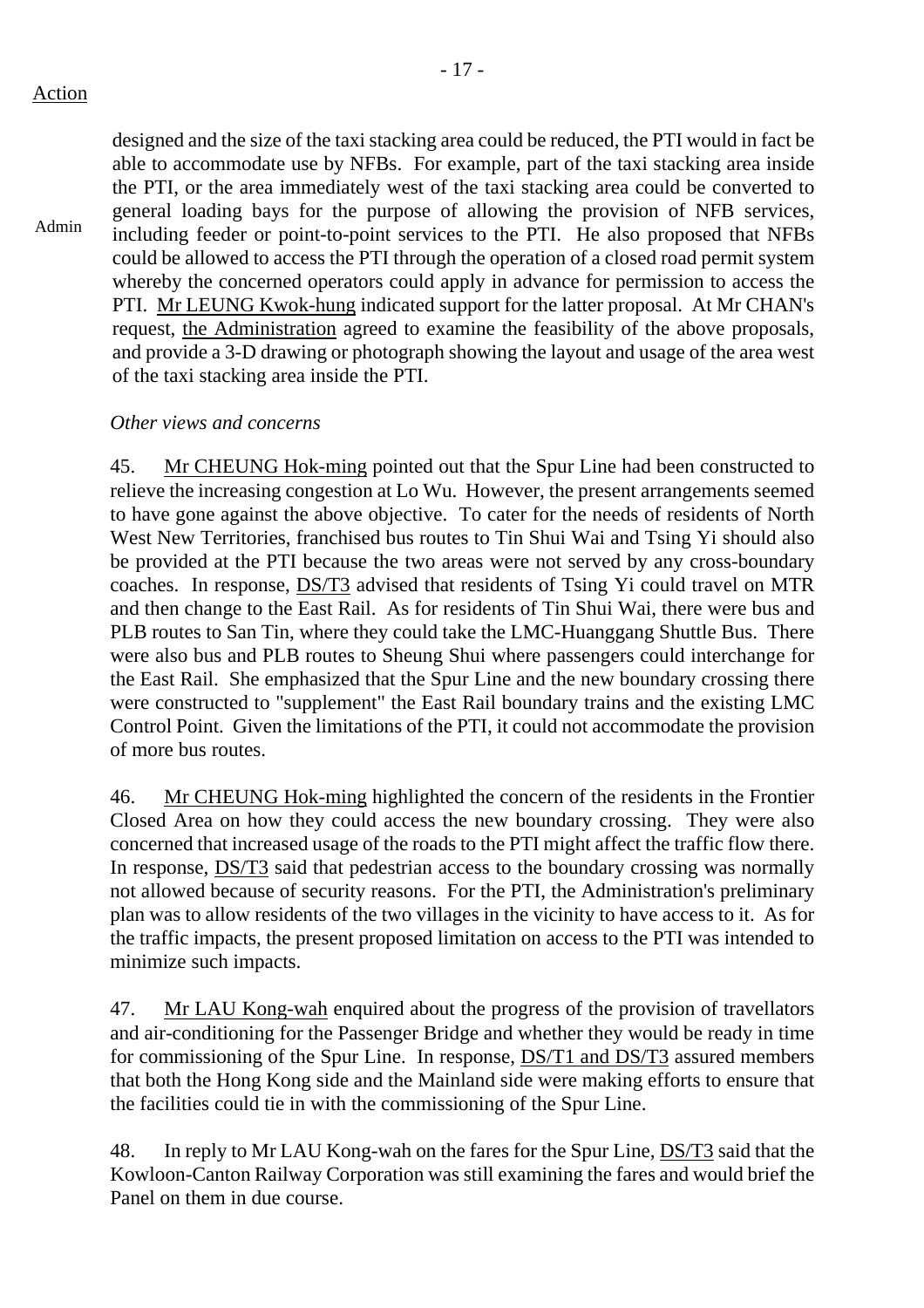Proposed motion

49. Mr WONG Kwok-hing indicated wish to move the following motion –

"促請政府重新檢討讓非專利公共巴士可使用落馬洲總站公共運輸交滙處"

"That the Government should be urged to reconsider allowing NFBs access to the PTI at the LMC Terminus"

50. Since the motion was moved at the appointed ending time of the meeting (i.e. 12:45 pm), the Chairman decided not to proceed to deal with the motion. He directed instead that Mr WONG Kwok-hing should move his motion at the next meeting of the Panel, at which the present item would be revisited.

51. Mr WONG Kwok-hing, nonetheless, took the opportunity to brief members on his motion. In his view, the PTI could be expanded by building a basement there under. The road to the PTI could also be widened from seven to 14 metres. Moreover, since NFBs were more environmentally friendly than taxis, they should be accommodated in the PTI by redesigning the taxi stacking area there. He also expressed concern that the provision of only one franchised bus route and one green minibus route service in the PTI might result in some form of monopoly and hence lack of control on the fares they charged. He further pointed out that there was strong request from residents of Kwai Chung, Tsing Yi and even Tung Chung for cross-boundary coach service to the Mainland through HK-SWC. Government's transport policy, which was tilted in favour of rail transport, was hence against residents' wish and had limited their choices for cross-boundary transport. The tilted policy would also affect other transport trades' operation rights and hence the employment opportunities of professional drivers. He therefore urged members to support his motion and the Administration to reconsider the transport arrangements for the LMC Terminus.

52. Mr Albert CHAN considered Mr WONG Kwok-hing's proposed motion not strong enough, and said that the Panel should state strong opposition to the present transport service arrangements at the LMC Terminus, which in his view were discriminatory, and directly ask the Administration to allow NFB operators to access the PTI.

**VI Tsing Sha Control Area Bill** 

 $(LC$  Paper No.  $CB(1)771/06-07(06)$  - Information paper provided by the Administration)

53. Mr Albert CHAN stressed the importance of careful road planning by highlighting the case of the Route 9 extension in Tsuen Wan, the commissioning date of which had been deferred because the Administration had difficulty in honouring its undertaking to the relevant DC of denying use of the section by vehicles carrying